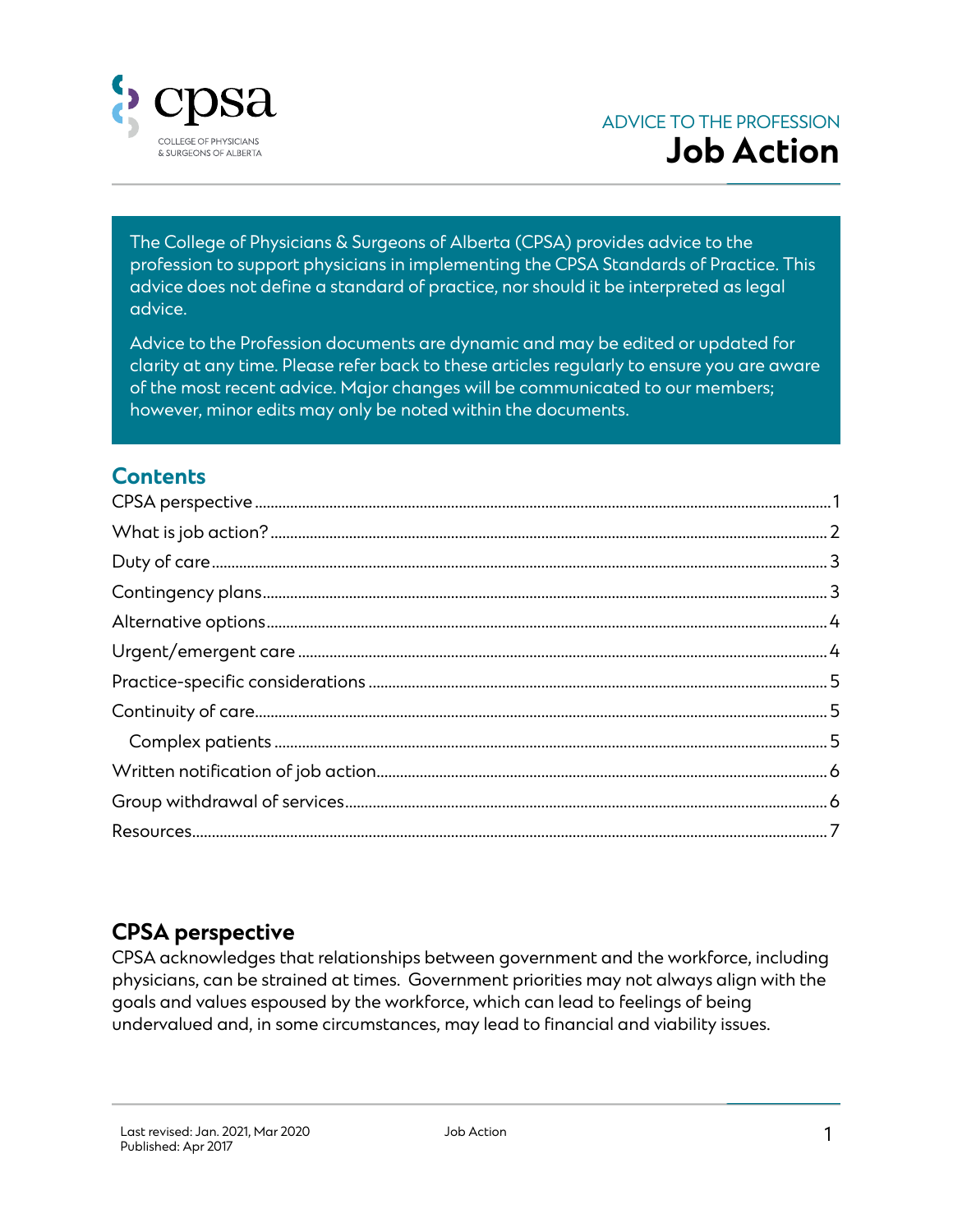

During challenging times, emotions may run high; this document is intended to support physicians by offering guidance to those considering job action. We recognize and support physicians' rights and [responsibility to](https://www.cmpa-acpm.ca/en/advice-publications/browse-articles/2014/advocacy-for-change-an-important-role-to-undertake-with-care) advocate for the interests of their patients, themselves and the healthcare system as a whole. There may even be times when job action is appropriate<sup>1</sup>. This must be balanced with physicians' professional and ethical responsibility to not place their patients or the public at risk of significant harm. Our goal is to encourage physicians to make decisions consistent with the expectations of the medical profession while embracing their right to advocate.

CPSA recognizes the public, the medical profession, and the Government of Alberta are concerned with the quality and accessibility of health care. We also acknowledge the rights of physicians to withdraw their services under certain circumstances; CPSA recognizes its obligation to clearly communicate to all parties what it expects from the medical profession in Alberta during any withdrawal of services. The aim of the standard of practice is to clarify CPSA's position and expectations in the event that a regulated member chooses to withdraw services as part of a job action.

CPSA's sole focus is protecting the public and upholding the profession's reputation. Under the *Health Professions Act* (*HPA*), if CPSA determines patients are at risk of harm due to job action and/or inadequate alternate resources, physicians may be directed to provide urgent/emergent care in accordance with the standard. However, if a physician follows the *Job Action* standard, the risk of the *HPA* being enacted in this matter is low. By instituting this standard of practice, CPSA does not intend to judge or comment on the position of any organization or individual on any side of a negotiation.

## <span id="page-1-0"></span>**What is job action?**

For the purpose of this advice document, "job action" is defined as the threatened or actual withdrawal of physician services in response to a dispute specifically to leverage a negotiating position with government. Physician services are services that patients, regional health authorities and governments expect publicly funded physicians to provide as part of the contract between the government and the medical profession.

Job action is not the individual decision to close or leave a medical practice or to change the pattern of practice based on financial realities, unless these actions are intended to

 $\overline{a}$ <sup>1</sup> CPSA would determine whether there has been non-compliance with the *Job Action* or other standards of practice and/or a breach of the CMA's *Code of Ethics and Professionalism* based on the unique facts and circumstances of each situation.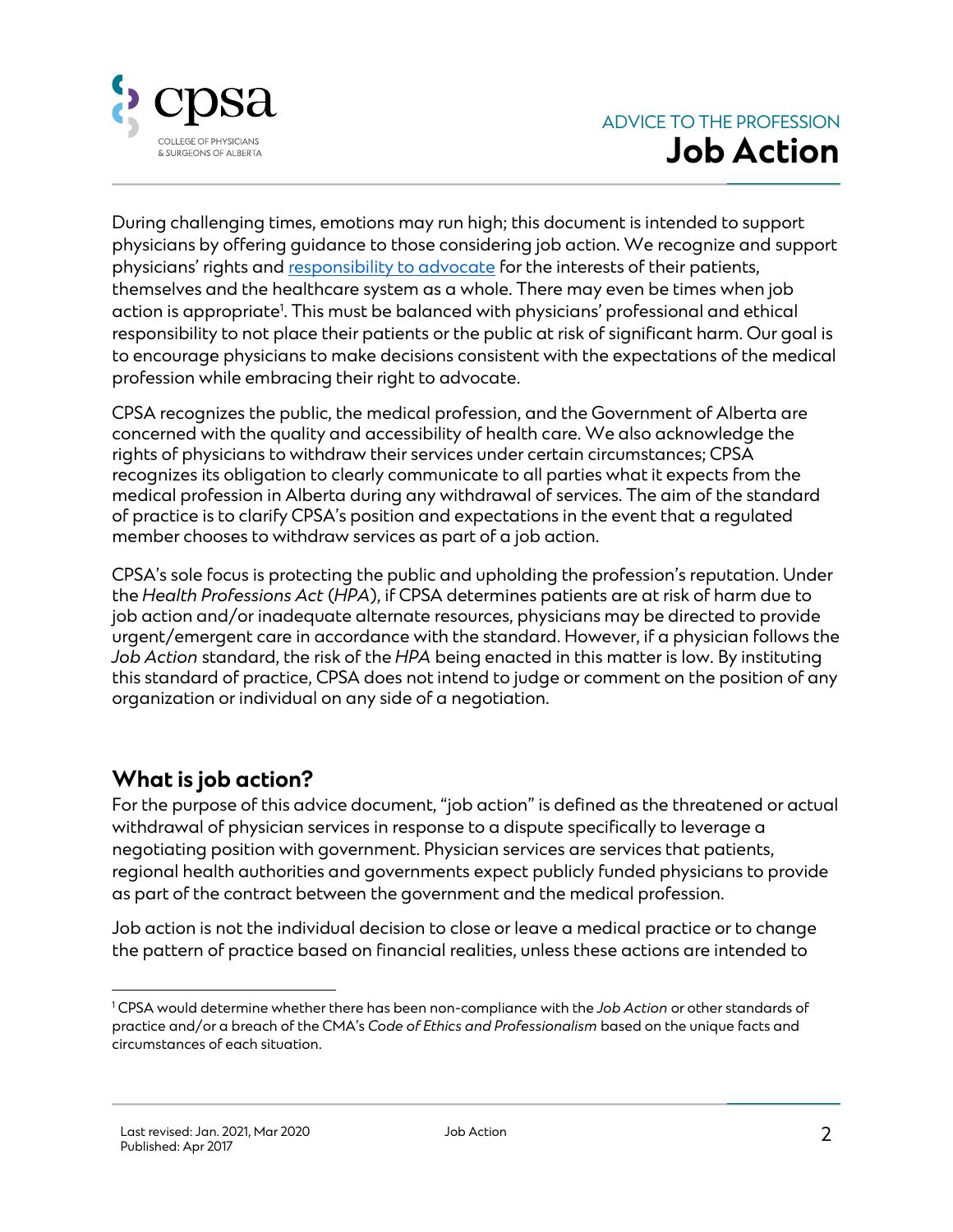

compromise access to physician services to further a negotiating position for a physician's personal gain. For example, if proposed changes will render a service financially unviable, it would not be considered job action to stop providing the service as long as there is some notification and it's not meant as a threat to leverage a negotiating position. Nothing prevents a physician from planning ahead or planning around their practice. When closing, leaving or making changes to their scope of practice, physicians must abide by the relevant standards of practice described below.

In addition to acting in compliance with CPSA's *[Job Action](https://cpsa.ca/physicians/standards-of-practice/job-action/)* and othe[r standards of](https://cpsa.ca/physicians/standards-of-practice/)  [practice,](https://cpsa.ca/physicians/standards-of-practice/) physicians are also obligated to act in accordance with the Canadian Medical Association's *[Code of Ethics and Professionalism](https://policybase.cma.ca/documents/policypdf/PD19-03.pdf)*, which states that physicians must "consider first the well-being of the patient" and "always to act to benefit the patient and promote the good of the patient." The ultimate responsibility for any withdrawal rests with each individual physician to act in the public interest and to ensure their actions are consistent with the ethical and professional standards expected of registrants.

#### <span id="page-2-0"></span>**Duty of care**

Physicians **must not** withdraw services or threaten to withdraw services with the direct or indirect purpose of supporting job action if such action could put the immediate health of patients or the public at significant risk.

Even during job actions, physicians must continue to provide medical care that is urgent, or otherwise necessary to prevent harm, suffering and/or deterioration. This includes ensuring healthcare concerns are assessed and appropriately triaged so that urgent and/or necessary medical care can be obtained.

Physicians have a duty of care to patients with whom there is an [established relationship,](https://cpsa.ca/physicians/standards-of-practice/establishing-the-physician-patient-relationship/) the public who relies on the care of physicians to provide emergency care in hospitals<sup>2</sup>, and potentially where their advice will be relied upon to make clinical care decisions $^{\text{3}}$ .

## <span id="page-2-1"></span>**Contingency plans**

Having a contingency plan in place will help mitigate risk of harm. Contingency planning involves identifying and monitoring the risks, vulnerabilities and capacities of your practice

j <sup>2</sup> From Royal College's Bioethics Case 7.2.2: [Professional Obligations in the Face of Risks to Personal Health.](file:///C:/Users/Kennedy.Schultz/Downloads/professional-obligations-face-risks-personal-health-e.pdf)

<sup>&</sup>lt;sup>3</sup> From Canadian Medical Protective Association's Safety of Care: If a colleague relies on your professional [opinion, you may have a duty of care.](https://www.cmpa-acpm.ca/en/advice-publications/browse-articles/2019/if-a-colleague-relies-on-your-professional-opinion-you-may-have-a-duty-of-care)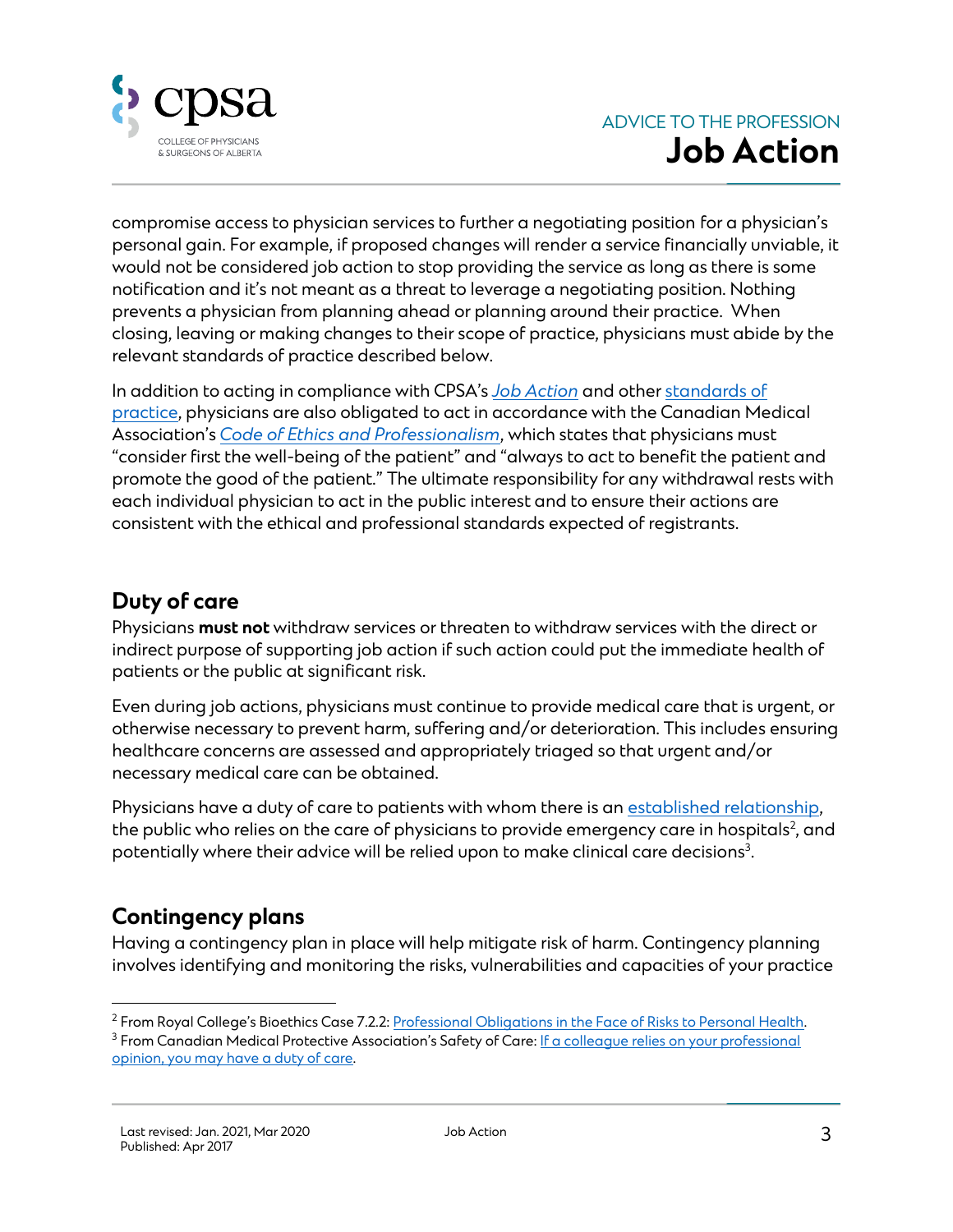

location(s) $^4$ . At a minimum, any physician participating in job action must have a system in place to triage, assess and manage patient concerns to ensure no patient is denied management of an urgent concern.

Physicians should also consider access to patient records, clear messaging on office hours, and alternative sources of care and what patients should do in an emergency. Additional considerations include office staff and general office/business-related matters. Any correspondence that would normally come to a physician's attention (e.g., phone messages, faxes, EMR alerts, consult reports, mail) must still be adequately addressed.

Contingency plans will look different based on whether a physician works in a rural or urban setting. Physicians may need to work with colleagues in neighbouring towns or working with AHS or PCNs to ensure a plan is in place.

#### <span id="page-3-0"></span>**Alternative options**

All other alternatives to job actions must be considered before withdrawing services. The alternative options would vary depending on the nature of the concern and circumstances of each case. For example, in a clinic or hospital setting, physicians could consult with an ombudsperson, relevant committee, senior management, board of directors, etc., in accordance with its established policies/procedures, as applicable $^5\!$ .

## <span id="page-3-1"></span>**Urgent/emergent care**

There is no simple answer in defining what is considered urgent/emergent care, as urgency is dependent on many factors in each unique clinical context. Along with using your clinical judgment, consider what a colleague would deem appropriate: if you were being judged by another member of your specialty, would they consider your actions reasonable?

CPSA's expectation is that physicians will collaborate with colleagues in similar practices when making these decisions. It's important to share best evidence, get advice from guiding professional organizations and draw on your personal experience. This will help guide practice and decrease some of the pressure physicians may feel to ensure they are making the best choices possible under difficult circumstances.

j <sup>4</sup> From The World Health Organization's [Guidance for Contingency Planning.](https://apps.who.int/iris/bitstream/handle/10665/260554/WHO-WHE-CPI-2018.13-eng.pdf)

<sup>&</sup>lt;sup>5</sup> From the College of Physicians & Surgeons of Ontario's Advice to the Profession: Providing Physician Services [during Job Actions.](https://www.cpso.on.ca/Physicians/Policies-Guidance/Policies/Providing-Physician-Services-During-Job-Actions/Advice-to-the-Profession-Providing-Physician-Servi)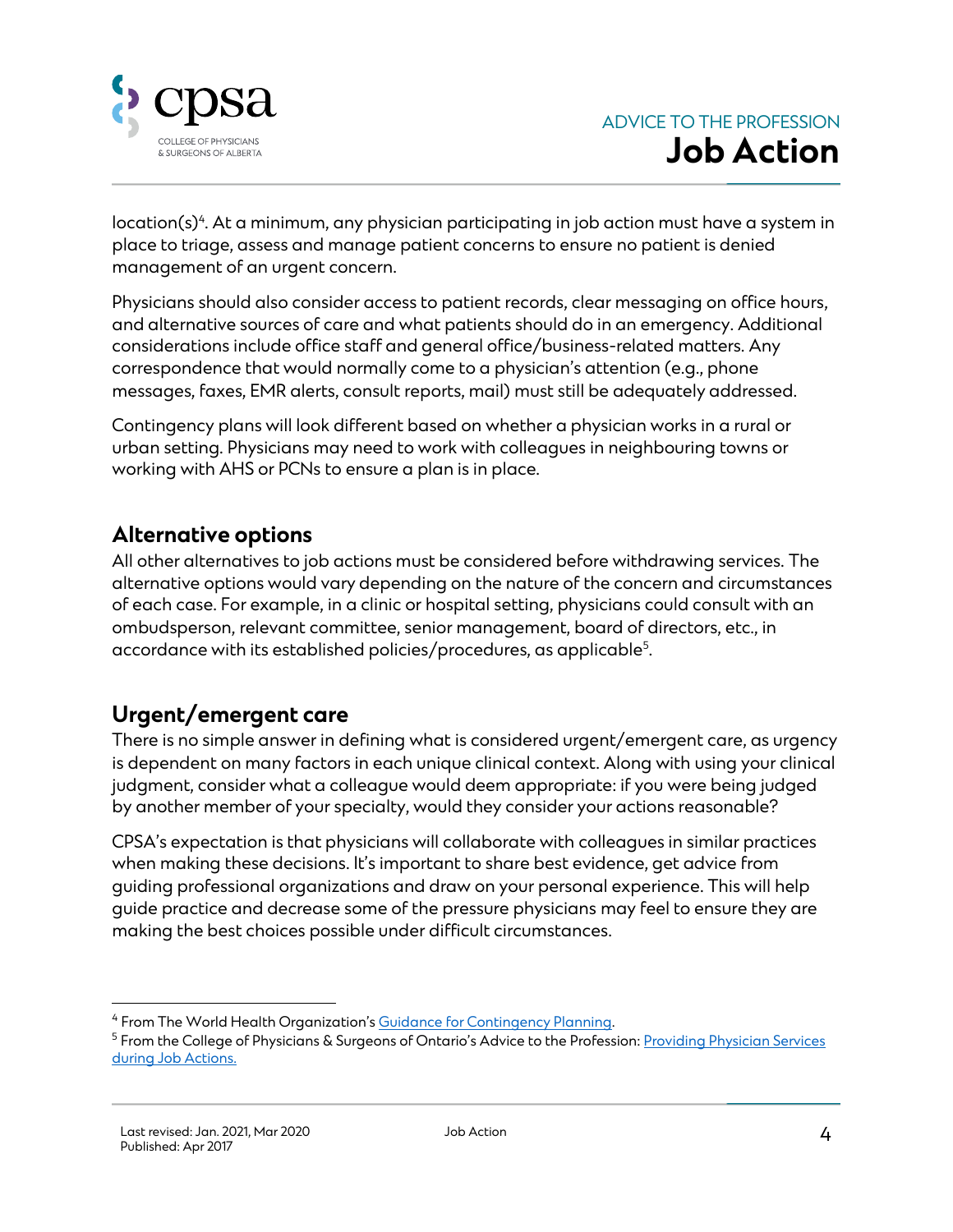

#### <span id="page-4-0"></span>**Practice-specific considerations**

Before proceeding with a withdrawal of services, physicians need to consider the nature and location of their practice, as well as the availability and adequacy of alternative resources.

For example, a physician in a rural area with no other healthcare provider will be putting patients and the general public at risk if they proceed with job action; if the physicians in a nearby town are willing and able to accept patient care transfers, this risk may be mitigated. However, if the nearby town does not have the capacity to manage patient care, job action may not be advisable.

#### <span id="page-4-1"></span>**Continuity of care**

Physicians have obligations of [continuity of care](https://cpsa.ca/physicians/standards-of-practice/continuity-of-care/) to patients when a physician-patient [relationship is established](https://cpsa.ca/physicians/standards-of-practice/establishing-the-physician-patient-relationship/) where there is an expectation that care provided will extend beyond a [single encounter.](https://cpsa.ca/physicians/standards-of-practice/episodic-care/)

If taking job action, individual physicians **must** ensure they have a plan in place to mitigate the adverse impact on their patients and/or the public and to act in a manner that maintains public trust.

If withdrawal of services is part of a job action, the plan **must** include a triage system to ensure urgent medical care is available to patients at significant risk to prevent harm or suffering. What constitutes significant risk will be a clinical judgment informed by the patient's health status and individual circumstances.

Additionally, physicians need to maintain awareness of how their withdrawal of services impacts their patients and the public. For example, if for a third night in a row a patient codes in the ER and passes away, physicians need to be prepared to return to work to mitigate additional risk.

#### <span id="page-4-2"></span>**COMPLEX PATIENTS**

Some physicians may choose to modify patterns of practice to ensure practice sustainability, and it is important to be aware of the difficulties this may cause for complex and vulnerable patients. Physicians must abide by the *[Alberta Human Rights Act](https://www.qp.alberta.ca/documents/Acts/A25P5.pdf)*, which prohibits discrimination in services customarily available to the public on a number of grounds, including physical or mental disability. Physicians cannot limit services to exclude patients with complex medical problems who require additional time and attention.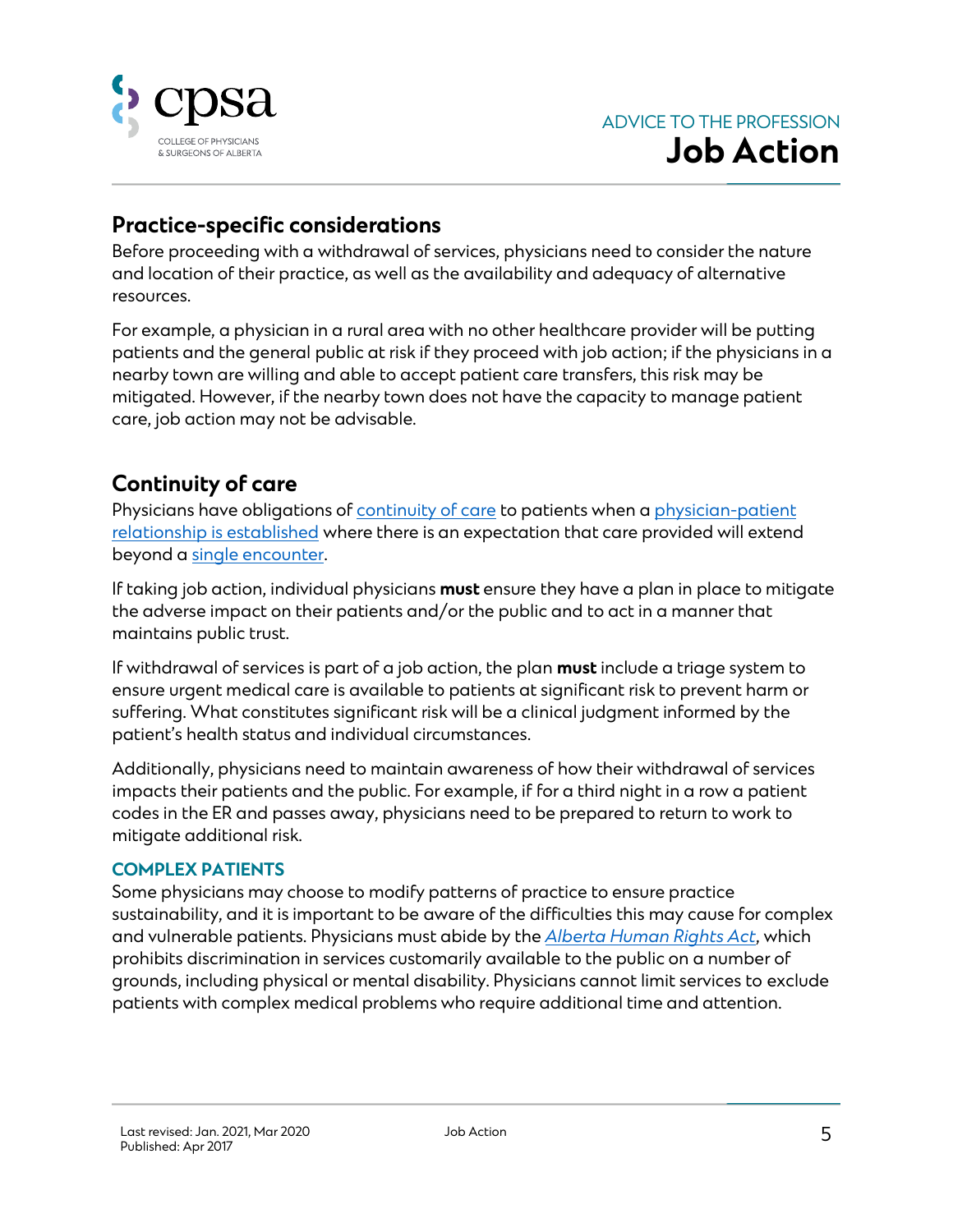

#### <span id="page-5-0"></span>**Written notification of job action**

While the idea of providing notice may seem contradictory to the concept of job action, physicians must make an effort to communicate their intention to withdraw services to the appropriate bodies with as much advance notice as possible depending the specific circumstances.

#### <span id="page-5-1"></span>**Group withdrawal of services**

A group of physicians in a community or a medical service in a regional health authority facility may engage in a withdrawal of services to support job action only if the same does not pose a significant risk of harm to patients and the public, and they must:

- consider the nature and location of the physicians' practice and the patient population served;
- consider the availability and adequacy of alternative resources for the care, ongoing monitoring and transfer of patients;
- follow applicabl[e Change in Privileges and Termination of Appointment](https://www.albertahealthservices.ca/assets/info/hp/phys/if-hp-phys-change-appt-privileges.pdf) procedures as outlined in [AHS bylaws;](https://www.albertahealthservices.ca/medstaff/Page7086.aspx)
- establish arrangements for communication or consultation to ensure the appropriate [transfer of care](https://cpsa.ca/physicians/standards-of-practice/transfer-of-care/) of patients to other physicians or facilities: there must be a physician available to assess the patient prior to transfer, and a process or protocol in place which would include physician-to-physician communication;
- provide written notification of the intended withdrawal of services to medical directors and others involved in the delivery of hospital and medical services. The period of notice (e.g., up to 90 days) may vary depending upon the specific circumstances, but must be reasonable to allow the hospital or health authority an opportunity to review with the physicians the nature, extent and impact of the proposed action, and to consider any arrangements that need to be made in response;
- arrange for adequate continuity of patient care ; and
- continue to provide care for currently ill or recovering patients for whom they have a responsibility and establish an appropriate contingency plan for patient care to deal with unforeseen emergency situations, including the designation of an on-call physician.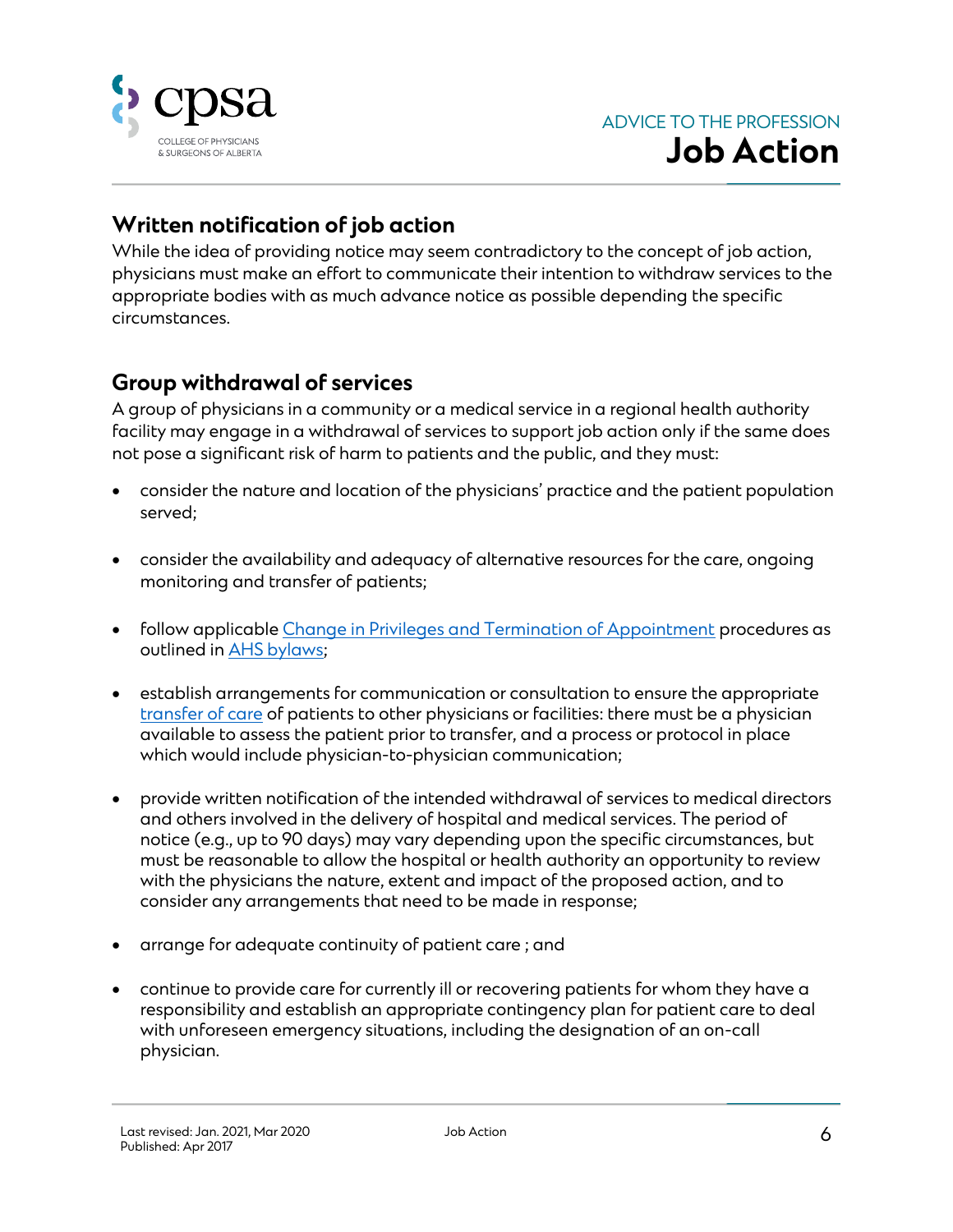

CPSA considers complete withdrawal of services by an entire group of physicians in a community or regional health authority medical service to be in violation of the *[Job Action](https://cpsa.ca/physicians/standards-of-practice/job-action/)* standard if it is for the sole purpose of leveraging a negotiating position.

In under-serviced situations where medical services are provided by a very small number of physicians, CPSA recognizes the burden for access to care for a community cannot rest on an individual physician alone. In these situations, CPSA expects physicians choosing to permanently close or leave their practices will do so in accordance with CPSA's *[Closing or](https://cpsa.ca/physicians/standards-of-practice/closing-or-leaving-a-medical-practice/)  [Leaving a Medical Practice](https://cpsa.ca/physicians/standards-of-practice/closing-or-leaving-a-medical-practice/)* standard and, whenever possible, in collaboration with the regional health authority.

[If a concern is brought](https://cpsa.ca/physicians/physician-complaints/) to the attention of CPSA related to the provision of medical services during a job action, the Complaints Director will determine the appropriateness of a job action based on the unique facts and circumstances of the situation.

#### <span id="page-6-0"></span>**Resources**

CPSA team members are available to speak with physicians who have questions or concerns. Please contact Chantelle Dick, Standards of Practice Advisor, at 780-717-2573 or [chantelle.dick@cpsa.ab.ca.](mailto:chantelle.dick@cpsa.ab.ca)

Physicians experiencing stress or symptoms of burnout can receive confidential support from the Alberta Medical Association's [Physician and Family Support Program](https://www.albertadoctors.org/services/pfsp) at 1-877- 767-4637.

#### **RELATED STANDARDS OF PRACTICE**

- *[Closing or Leaving a Medical Practice](https://cpsa.ca/physicians/standards-of-practice/closing-or-leaving-a-medical-practice/)*
- *[Code of Ethics & Professionalism](https://cpsa.ca/physicians/standards-of-practice/code-of-ethics/)*
- *[Conflict of Interest](https://cpsa.ca/physicians/standards-of-practice/conflict-of-interest/)*
- *[Continuity of Care](https://cpsa.ca/physicians/standards-of-practice/continuity-of-care/)*
- *[Episodic Care](https://cpsa.ca/physicians/standards-of-practice/episodic-care/)*
- *[Establishing the Physician-Patient Relationship](https://cpsa.ca/physicians/standards-of-practice/establishing-the-physician-patient-relationship/)*
- *[Job Action](https://cpsa.ca/physicians/standards-of-practice/job-action/)*
- *[Relocating a Medical Practice](https://cpsa.ca/physicians/standards-of-practice/relocating-a-medical-practice/)*
- *[Transfer of Care](https://cpsa.ca/physicians/standards-of-practice/transfer-of-care/)*